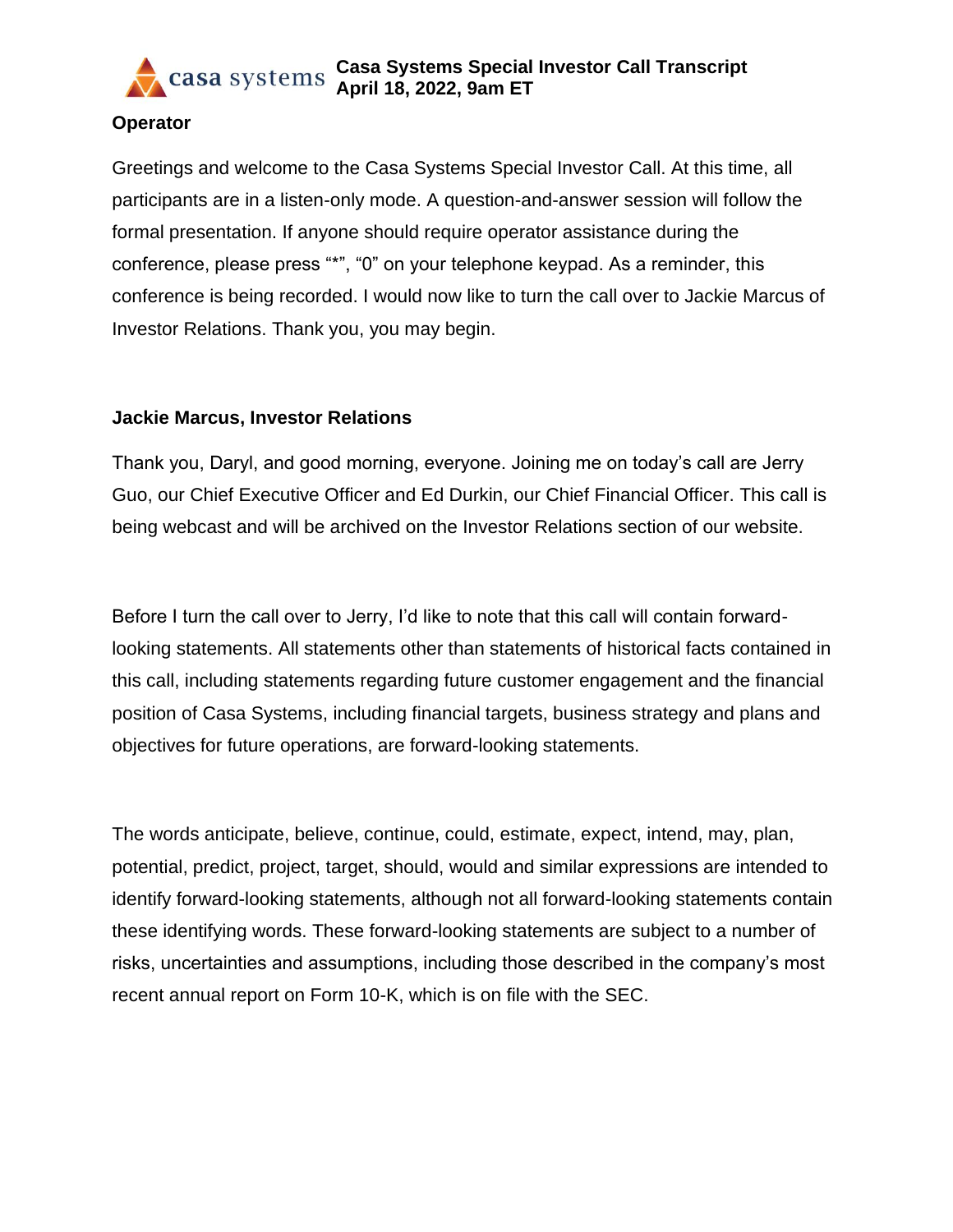In addition, the company operates in a very competitive and rapidly changing environment. New risks emerge from time to time. It is not possible for Casa's Management to predict all risks, nor can Casa assess the impact of all factors on its business or the extent to which any factor or combination of factors may cause actual results to differ, materially, from those contained in any forward-looking statements that Casa may make.

In light of these risks, uncertainties and assumption, the forward-looking statements and circumstances discussed in this call are, inherently, uncertain and may not occur, and actual results may differ, materially and adversely, from those anticipated or implied in the forward-looking statements.

Accordingly, you should not rely upon forward-looking statements as predictions of future events. Casa Systems undertakes no obligation to update publicly or revise any forward-looking statements for any reason, after the date of this call, to conform those statements to actual results or to changes in Casa Systems' expectations.

And with that, I'd like to turn the call over to Jerry. Jerry.

## **Jerry Guo, Executive Officer of Casa Systems**

Good morning, everyone. As we shared this morning, we are excited to announce that we have been awarded a multiyear purchase contract from Verizon. Verizon will additionally be acquiring a 9.9% ownership stake in the company.

Under the terms of the six-year agreement, with a potential value of up to \$140 million, which includes \$20 million of committed cash payments in 2022, Casa Systems will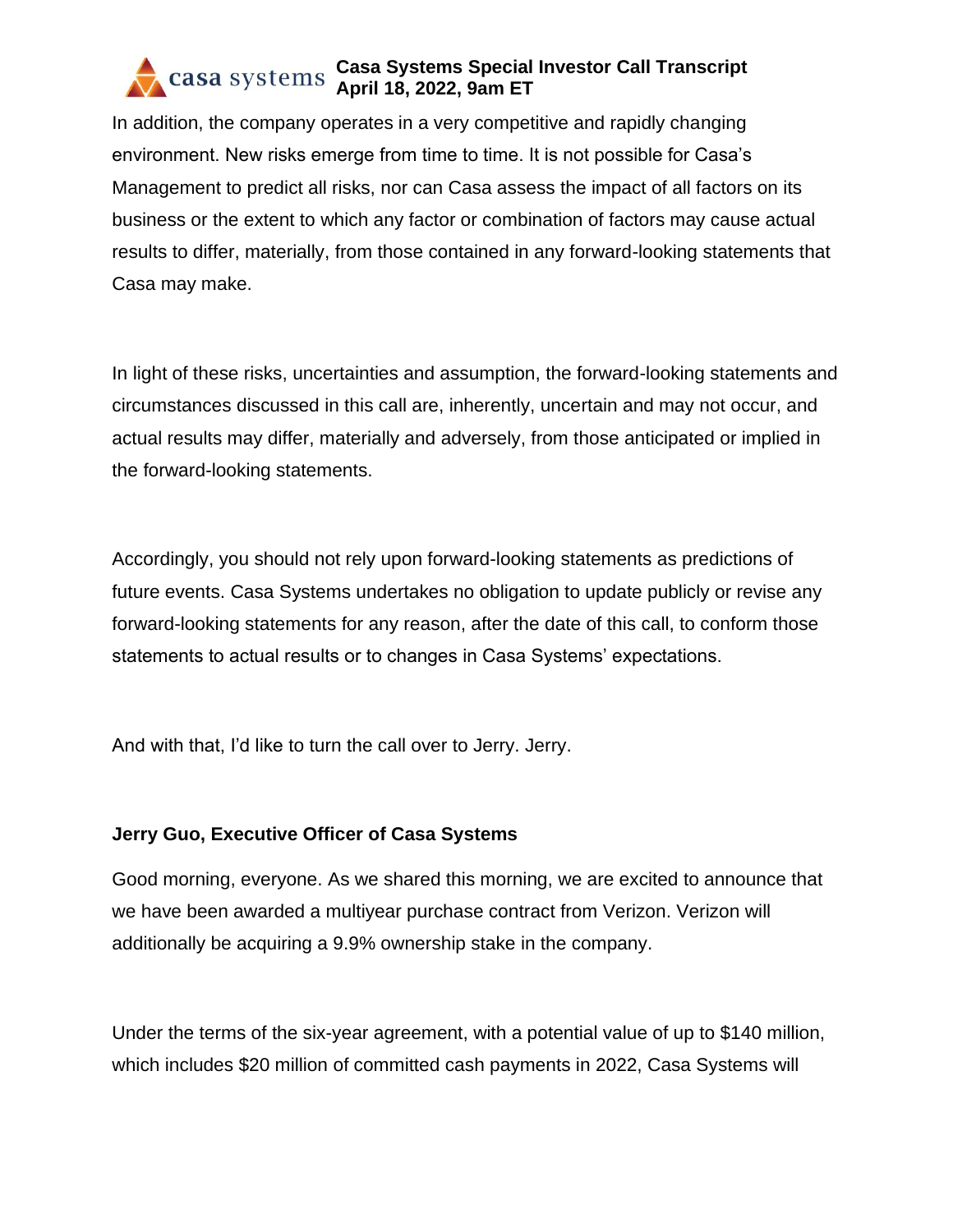provide its 5G Core software to Verizon, helping power Verizon's public Mobile Edge computing service offering.

In addition to the multiyear purchase contract, Verizon's investment is approximately \$40 million in Casa common stock, resulting in a 9.9% ownership stake made at a premium of 9% to our stock price, as of the close of the business on Thursday, April 14. Verizon has an incredible legacy of being one of the world's leading providers of technology and communications services, and we're honored to have them as a strategic partner, as our business continues to grow.

This announcement is an important milestone for our wireless programs and Casa's continued journey to long-term growth and represents a strong validation of our industry leadership in cloud native wireless technology.

As presented last year at our 2021 Investors Day, we have been confident that our connected cloud solution has significant potential to revolutionize the telecommunications industry. The Casa connected cloud is designed to disrupt the legacy chassis based or virtual network function architecture. And the announcement today is especially pleasing, as it represents validation of this disruptive product strategy.

I would like to explain why we feel so bullish about our technology and associated business opportunity. Verizon is an acknowledged industry leader in driving innovation in the mobile wireless industry with consistent world firsts, over many years, announcing new technologies and associated vendors to the market. The confidence placed in Casa represents a strong justification of our cloud native design investment we have made over the past few years. This award places Casa at the forefront of the global industry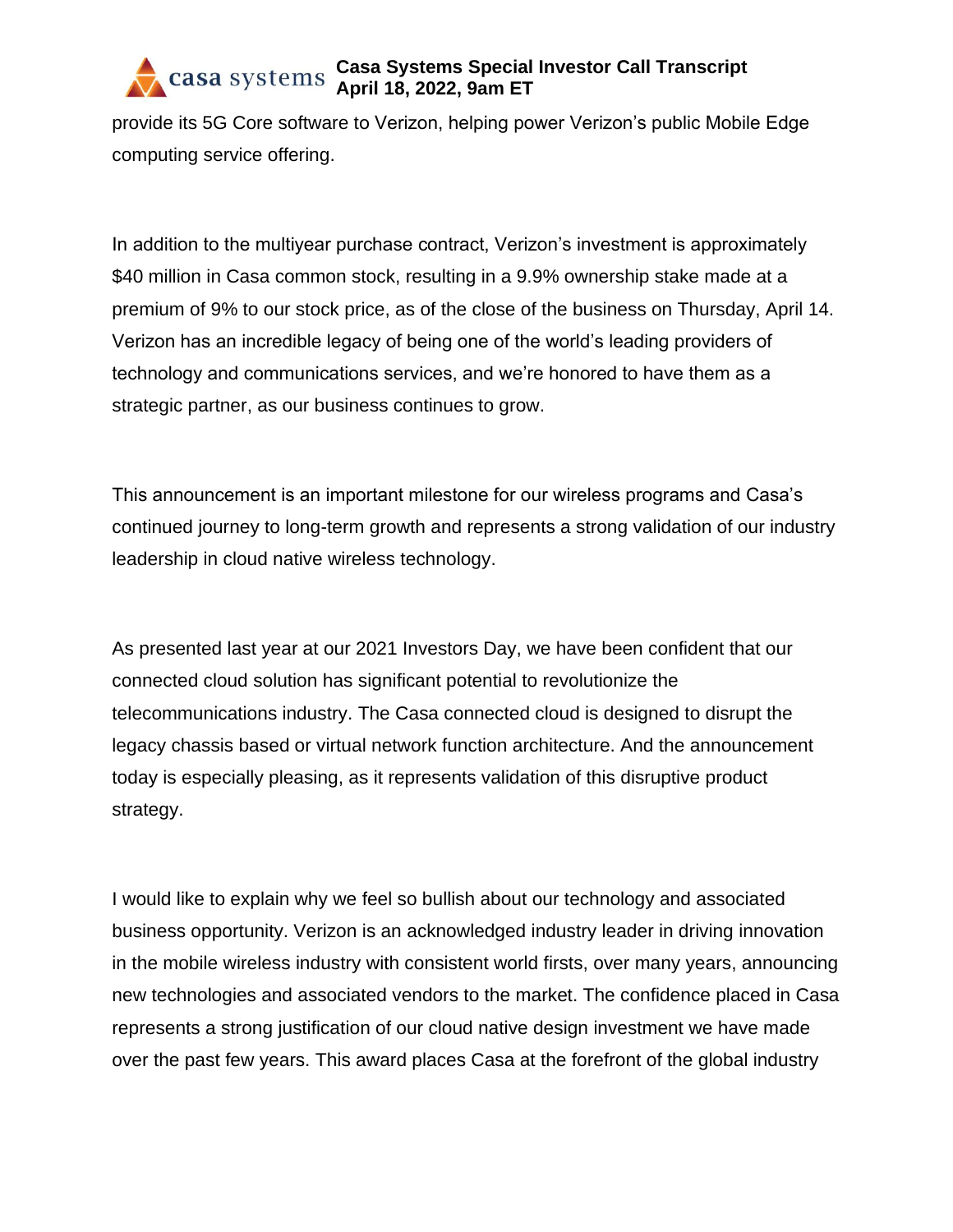shift towards edge deployed cloud native software control of telecommunications network.

We expect that the Verizon endorsement of the Casa connected cloud technology will help unlock new business and other large-scale service providers, around the world, who are right now planning their own shift to a cloud native network architecture. Verizon is at the forefront of adoption for cloud native networks, worldwide, and this announcement effectively makes Casa Systems the safe bed vendor for other carriers who will monitor, closely, the decisions made by operators like Verizon.

Today's cloud native 5G Core contract announcement is a strong indicator of the direction the wireless industry is taking for their 5G networks. While we have the many Tier 1 mobile operators anonymous and deploy 5G networks over the past few years, the vast majority of these networks are based on traditional chassis or virtual network function, which is not a way of the future.

The Casa cloud native solution can be used to complement the legacy 5G Core or to replace the legacy 5G Core because of the scalability, speed of deployment and network changes and ability and high availability. Existing 5G Core deployment team network architecture is constrained and are concentrated into data centers. For a Tier 1 operator in the U.S., this can typically see dozens of large data center deployment locations.

Contrasting this the Mobile Edge computer solution being announced today is deployed as Edge or the Far Edge of the network with thousands of locations all over the network geography. The Edge, or Far Edge deployment architecture offers, significantly, lower latency to enable real-time applications, which is one of the core 5G advantages.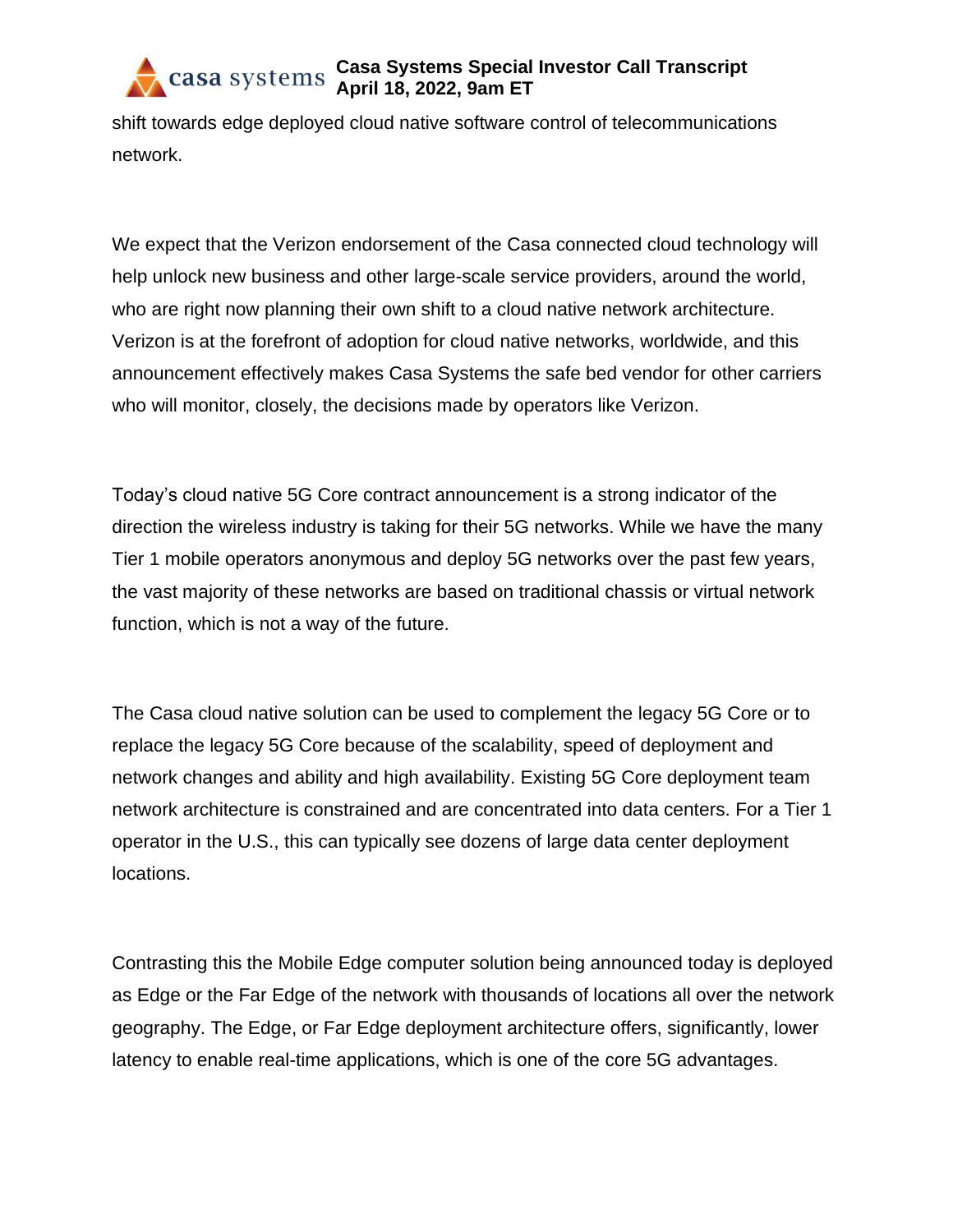Existing 5G deployments today are mostly non-standalone. Casa supports multiple network deployment modes including stand alone, non-standalone and the 4G traffic in control and user planned separations mode. When carriers operate from the nonstandalone to standalone, they would want to deploy Casa's cloud native standalone technology. At the same time they can use the same technology to not only support 5G traffic but also to operate legacy 4G cores with a cloud native solution MEC deployment, as well.

We believe the 5G and 4G cloud native core addressable market is wide open, today. And with this award, we have positioned extremely well. As we speak, Casa is performing technology trials and working on these in more than multiple 5G Core cloud native opportunities, worldwide. These are deals of significance, and the world will continue to inform the markets, as we look to announce more positive news, throughout the year.

Now, I am pleased to welcome and introduce to you Ed Durkin, our new Chief Financial Officer. Ed will provide further details regarding the financial highlights of this announcement.

## **Ed Durkin, Chief Financial Officer**

Okay, thank you, Jerry. First, I just want to say I'm really excited to join the Casa family, and it certainly has been an eventful start with this great Verizon partnership we announced, earlier today, and good morning to all on the call.

So, as Jerry mentioned, this announcement does mark an important milestone in Casa's journey and really demonstrates the incredible potential of our innovative tech platform and the team, right. And this also represents truly the successful combination of a marathon year plus some hard work with visionary and market-leading Verizon.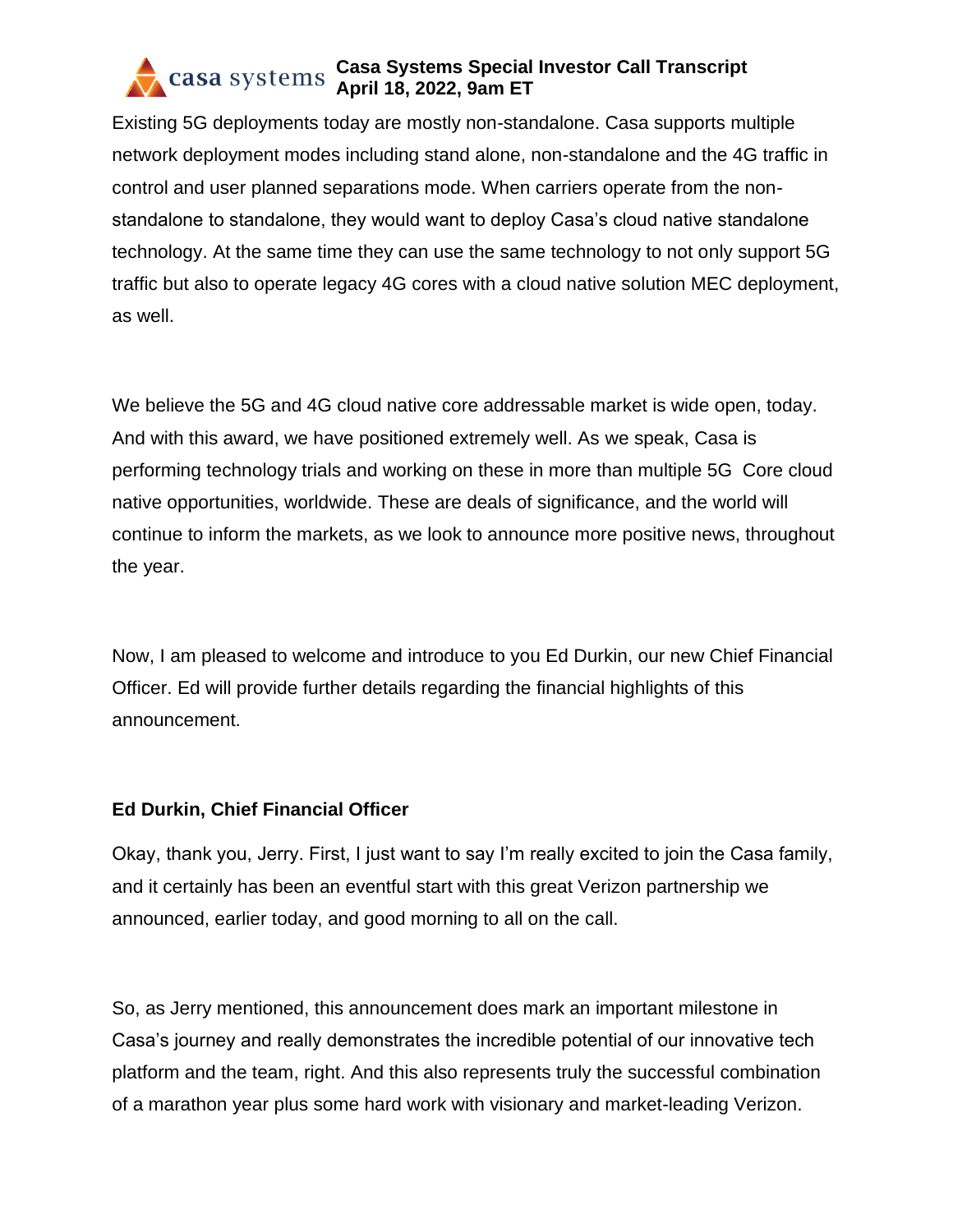And they've been very public about their 5G strategic focus and their billion-dollar investments in 5G to enable them to drive new premium services and revenue streams and to net it out. All at Casa are very excited to have been chosen by Verizon to partner with them on their very strategic initiatives.

Briefly, from a financial perspective, there are two agreements being announced for Verizon, today. Number one is the stock purchase agreement and \$40 million equity investment, and the second agreement is the commercial agreement that Jerry mentioned.

So, as to the first agreement, the stock purchase agreement and the \$40 million equity investment, I guess, netted out, Verizon is taking a 9.9% stake in Casa. The price per share paid is \$4.24. It is straight vanilla common stock, and Verizon is not getting a Board seat or any other nonroutine right. And as you can see from the Verizon Ventures website, there are very smart, strategic and long-term investors who only invest in companies that have breakthrough technology that can "change the way people experience the digital world" to paraphrase their prevalence, and we are very pleased to welcome Verizon to the Casa family of investors.

Moving on to the second agreement, the multiyear commercial agreement Jerry mentioned, at its core, it's a software licensing and development agreement. There is \$20 million of committed payment in Q2 and Q3, 2022, which will soon be forthcoming from Verizon, in addition to the \$40 million equity investment we received, earlier this morning. And the remaining value of the contract behind this first \$20 million that we'll receive in 2022 has the potential to be up to 120 more for a total of 140 million TCV. This remaining 120 is subject to Casa executing on our agreement and Verizon accepting the many deliverables under this licensing and development agreement.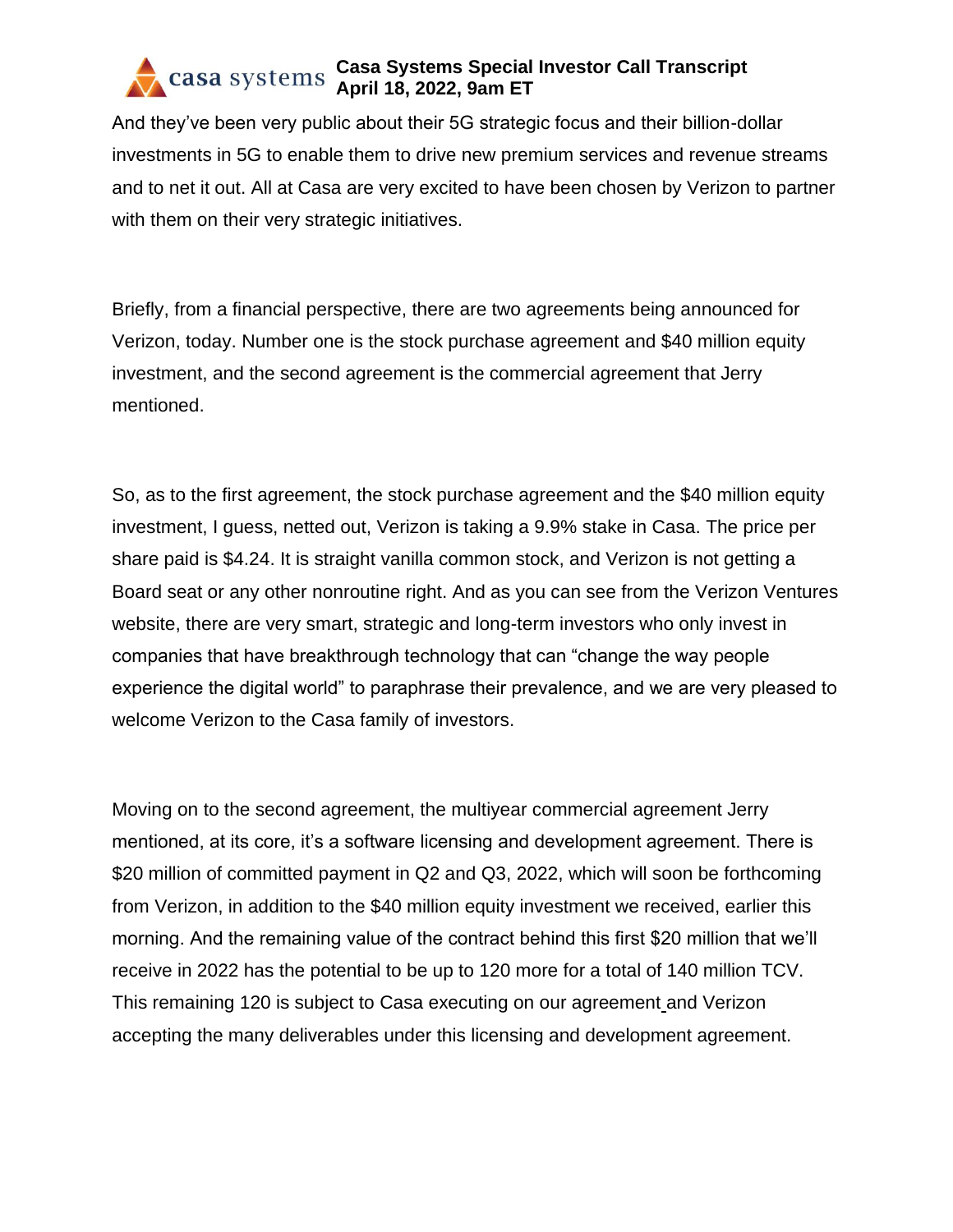The commercial contract, itself, will not have a material impact on Casa's 2022 top line or bottom-line results. And we do remain subject to all the risks for 2022, as outlined in our recently filed 10-K, including the ongoing COVID supply chain issues that are impacting all companies who have a hardware component to their business. And this particular Verizon contract is a complex contract with many deliverables. But the primary benefits, revenue and otherwise, should be realized in 2023, and beyond, as we execute on this important partnership, both from a revenue recognition and gross margin perspective, as well as all the other benefits that will to us from customers, prospects, partners and others.

So, in conclusion, as Jerry mentioned, this Verizon partnership is a great validation of the strategy that Jerry and the team rolled out, back in November of 2021. Truly, cloud and 5G are changing the telecom world, and this is a new and major growth opportunity for us to capitalize on, and we think we're really well-positioned, given our software tech platform and team.

And I guess to finalize things, we do think there are only a very small group of companies that can truly compete for this new cloud native 5G Core opportunity, and we're really excited looking forward to 2023, and beyond.

So, I know we covered a lot but that kind of concludes my high-level prepared remarks after a bit of a busy holiday weekend and hope this provides the proper high-level context to new Casa Verizon strategic partnership announced, earlier this morning.

So, with that, I'll turn the call back over to the operator to begin our Q&A session. Operator?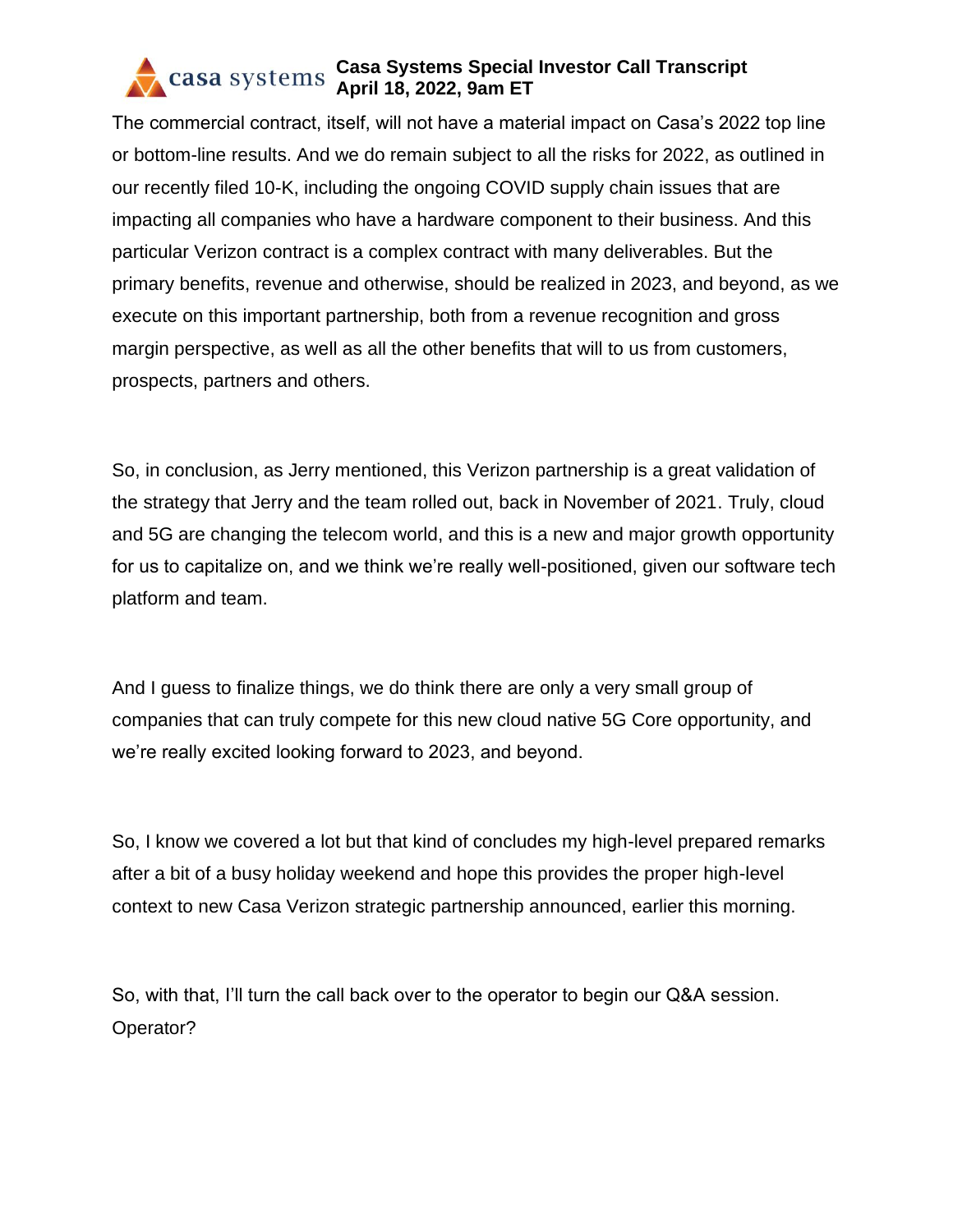

#### **Operator**

Thank you. We will now be conducting a question-and-answer session. If you would like to ask a question, please press "\*", "1" on your telephone keypad. A confirmation tone will indicate your line is in the question queue. You may press "\*", "2" if you would like to remove your question from the queue.

For participants using speaker equipment, it may be necessary to pick up your handset, before pressing the star keys.

One moment, please, while we pull for your questions.

Our first questions come from the line of Tim Long with Barclays. Please proceed with your questions.

#### **Tim Long, Barclays**

Thank you. Two questions, if I could, Jerry and Ed. First, I'm curious if you could just talk a little bit, probably Jerry, about the competitive nature of this bid. Just curious either who you kind of saw, competitively, or kind of the complexion of the companies that were in the final stages here.

And also, if you can give us some commentary on, I'm sure, the incumbent legacy type of vendors had some say in trying to maybe slow this type of move because it might impact their business.

And then, the second question would be, Jerry, you mentioned a lot of other trials and early-stage bids out there. Could you give us a little color on kind of how big that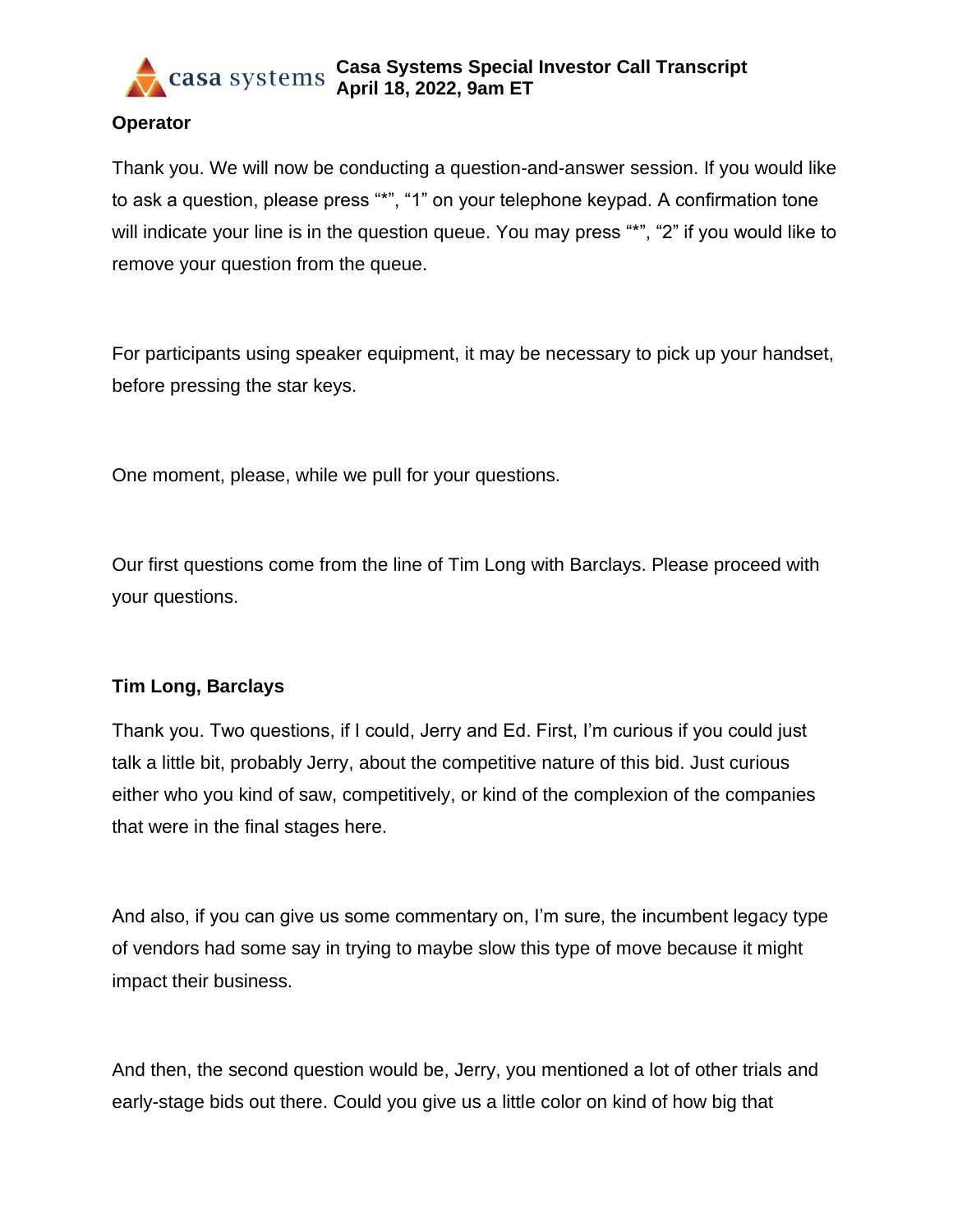pipeline is? Is it mature, meaning, is it you're close to maybe seeing more activities or some of the deals, potentially, as large as this Verizon deal? And are you seeing them across the world, also? Thank you.

## **Jerry Guo, Executive Officer of Casa Systems**

Tim, let me answer your questions. First, who are the competitors in this kind of bids? The 5G Core or in actually previous in 5G Core generations, you only have a few players, very few. And the last generation basically had the Cisco, which acquired the Starent and Ericsson, Nokia, outside the Chinese vendors. Those were the real players.

You have a little bit from (INAUDIBLE) but they're very small. But this generation, we see the three, the typical incumbents. And/or so, one new disruptor, particularly, it's the Microsoft with acquisition of a firm.

And you really don't have a lot of players in these kind of very complex technologies. So obviously, the best technology won. And we are very excited that we were chosen, we were validated that we have the necessary technology to enable Verizon to power their MEC deployment to go to the next step of cloud nativeness.

As to the next question about other bids, we do have quite a few bids going at this point. I am not ready to really comment on the size and the potential, yet. But I do see other decisions to be made in 2022.

## **Tim Long, Barclays**

Okay, thank you.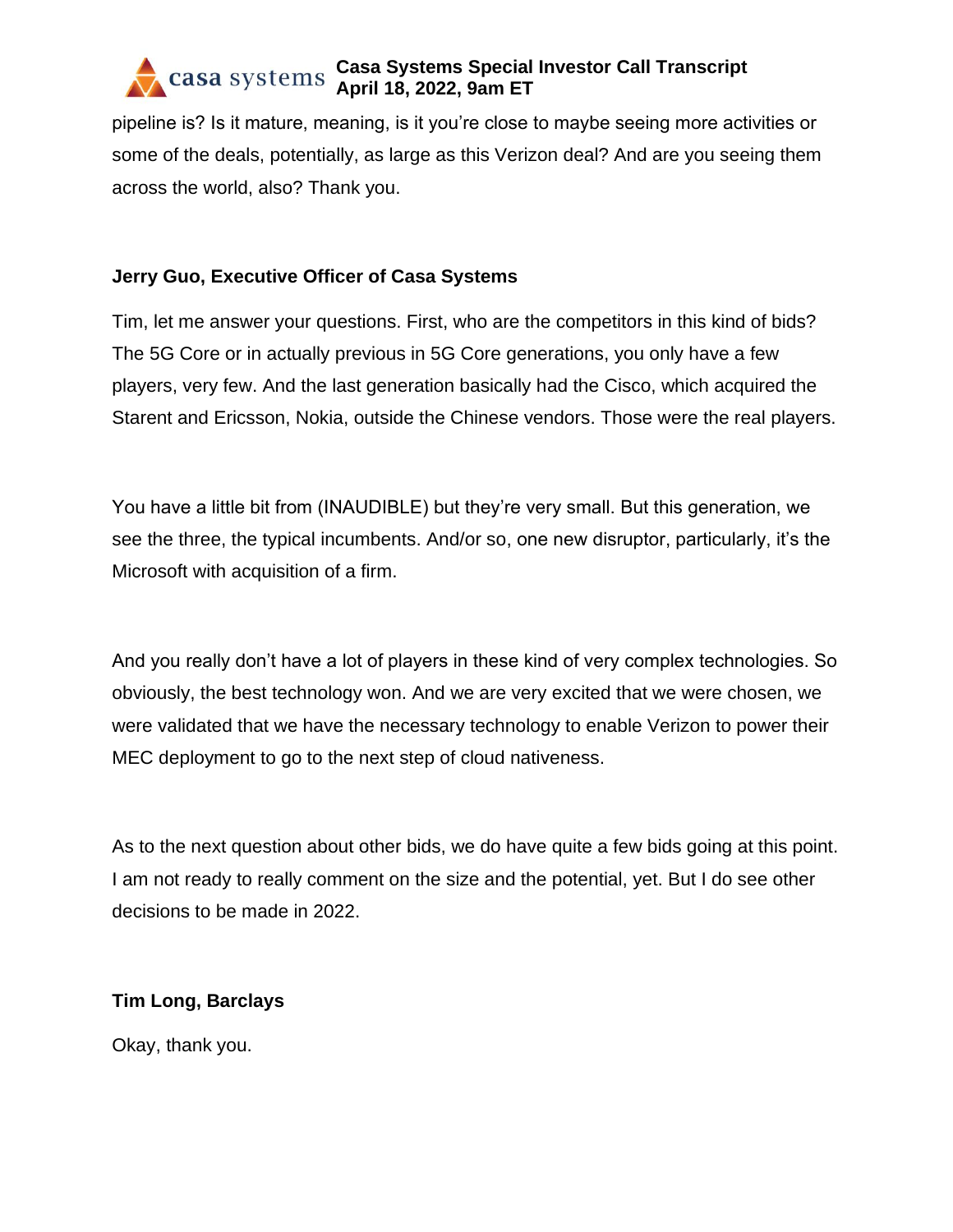

# **Jerry Guo, Executive Officer of Casa Systems**

Sure.

### **Operator**

Thank you. As a reminder, if you would like to ask a question, please press "\*", "1" on your telephone keypad.

Our next questions come from the line of Tim Savageaux with Northland Capital Markets. Please proceed with your questions.

### **Tim Savageaux, Northland Capital**

Good morning and congratulations. On this deal, I wanted to get a better sense along a couple of lines. If you look at kind of the opportunity and, Jerry, I think you said you could have a situation where you replace or complement kind of the current 5G Core.

My assumption here is the Mobile Edge Compute piece of the Verizon 5G services, what you're focused on supporting. And I'd like to get a sense of how that relates to kind of a broader network replacement, in terms of the TAM from which you might be pursuing for these specialized applications versus a more broad network deployment.

Am I right to look at it that way, that a full replacement would, obviously, maybe be a bigger deal, in terms of the opportunity for Casa? And then, I have a follow up.

#### **Jerry Guo, Executive Officer of Casa Systems**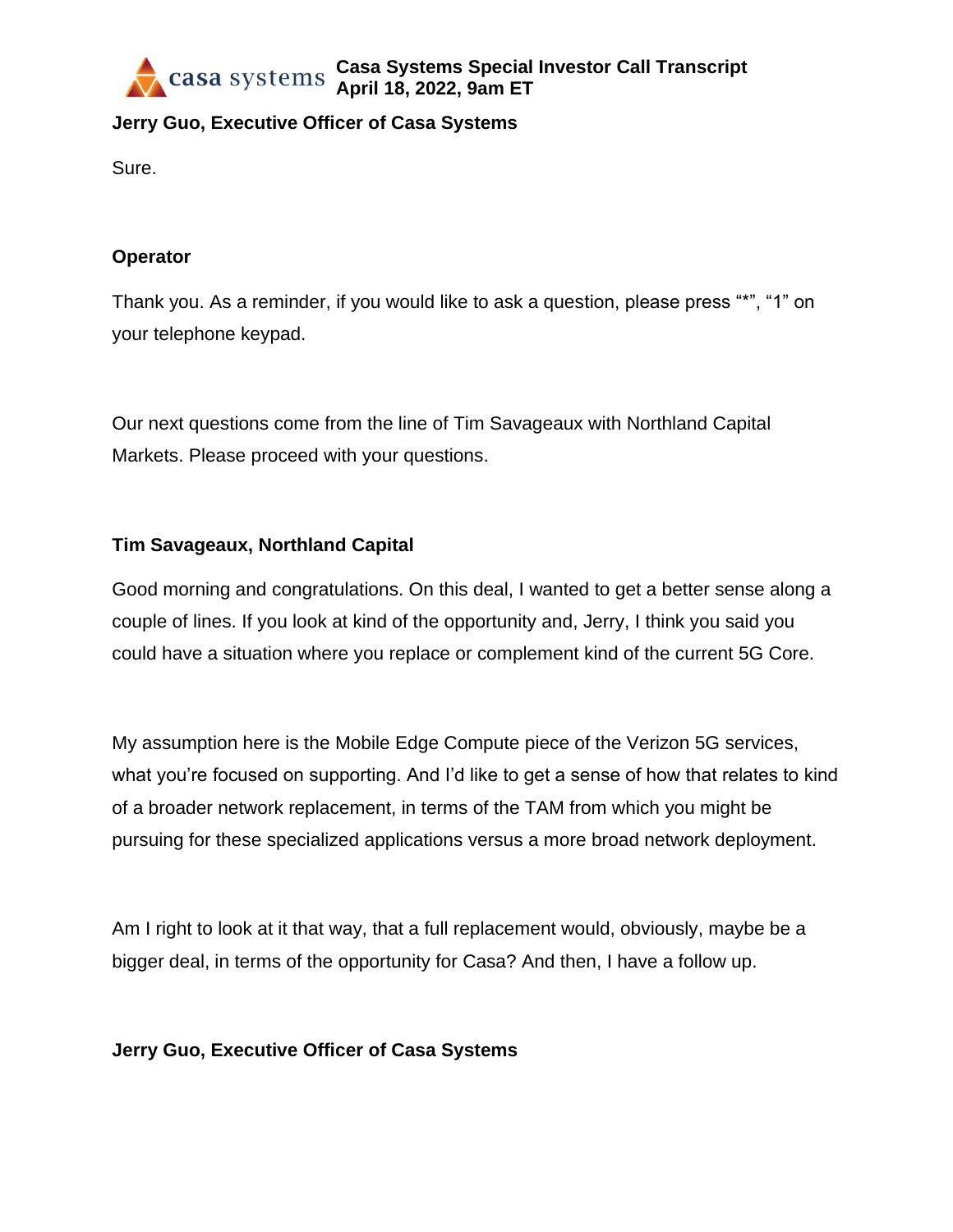Yes, Tim, hi. Absolutely right. The deal we announced, I would say, is a portion of that network, the MEC portion of that network.

And even though we think that's the most interesting and challenging portion. It requires the cloud native nature that product, as well as separation of control and the user plan so that we can put functions at the network Edge or even at enterprise side to the Far Edge.

So, that requires a lot technology changes. And in order to do that, this MEC deployment, on the other hand, there are additional potentials to grow to have deployments beyond the MEC domain. And we see that's possible with the many operators, going forward.

And the existing deployments, as I mentioned, that very much concentrated in a few data center and also our at best virtual network function base, not cloud native.

## **Tim Savageaux, Northland Capital**

Right, but it seems like newer parts of that work obviously afford a better opportunity for a new supplier to come in and maybe you work from there.

From Verizon's perspective, in particular, at least my impression is you've been working with these guys for a while, various things. And yet, the deal here looks to have some development aspects to it, going forward. So, is there a realizing sales cycles with these Tier 1 carriers are on, can you describe kind of the background of this coming to be in terms of any previous interaction with Verizon and how this opportunity emerged?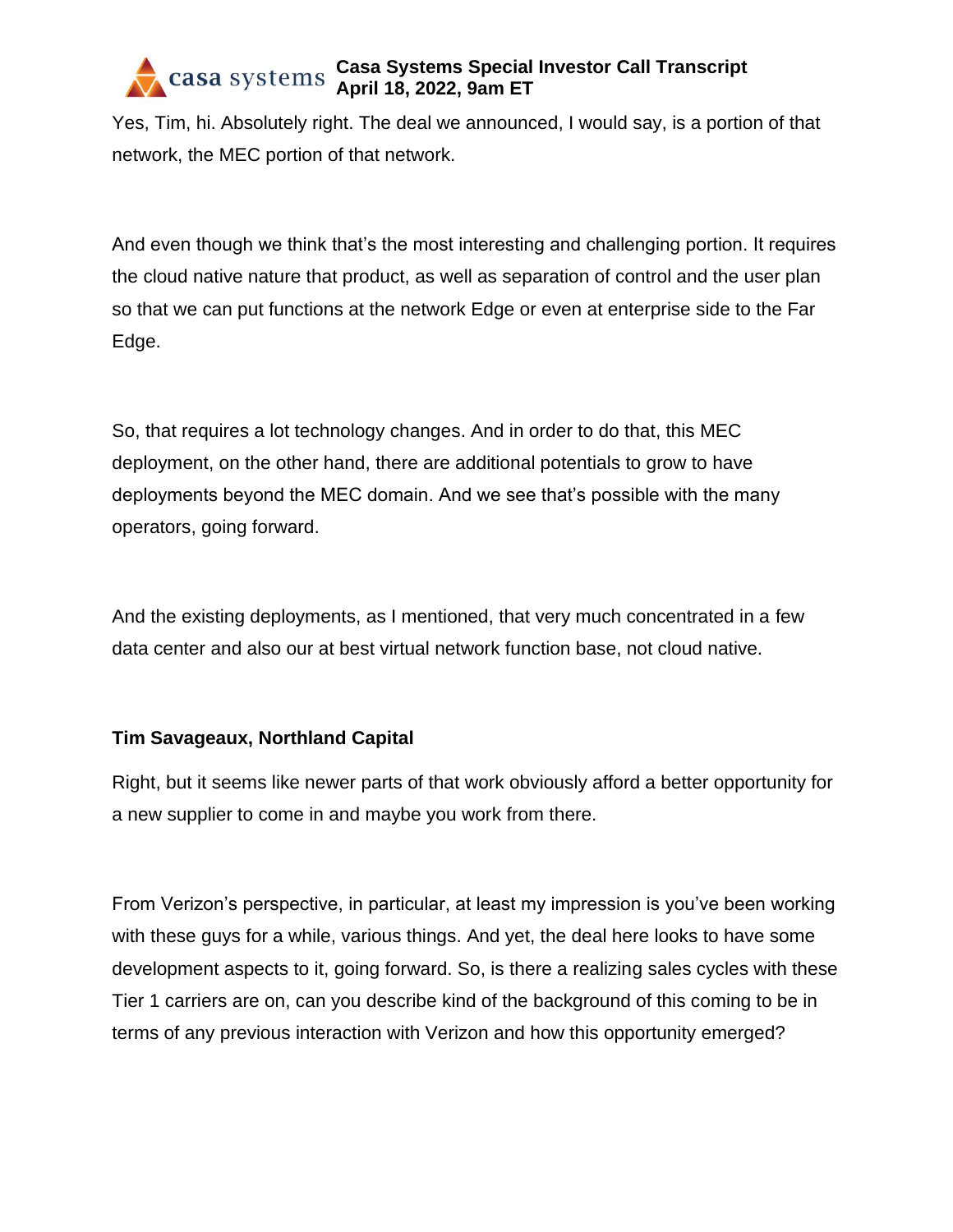## **Jerry Guo, Executive Officer of Casa Systems**

So, for a disruptor to be able to win a major big deal like this, and this is a public 5G Core for their public network. It is considered major league. To get to this point, we basically, had to establish our credibility, not only from a technology point of view, but also from an operational point of view.

Can you actually provide a very reliable product? Can you deliver on time? Can you- are you trustworthy? All those typical questions for a very large carrier.

And Verizon is particularly focused on quality and the reliability. So, we have been working with Verizon on other products, prior to this. And we have deployed, and we have established ourselves as a credible, reliable technology partner.

And this is, specifically, a culmination of that process. And of course, this is not the end. We have other things we may announce in the future. There are multiple projects going on at the same time. As you probably know this, we can announce everything and we haven't announced everything we are working on, or we have won. And we'll have further announcements to make.

#### **Tim Savageaux, Northland Capital**

If I can just sneak one in there, when you say further announcements to make, is that a comment specific to Verizon or more on this 5G cloud Core?

#### **Jerry Guo, Executive Officer of Casa Systems**

Both.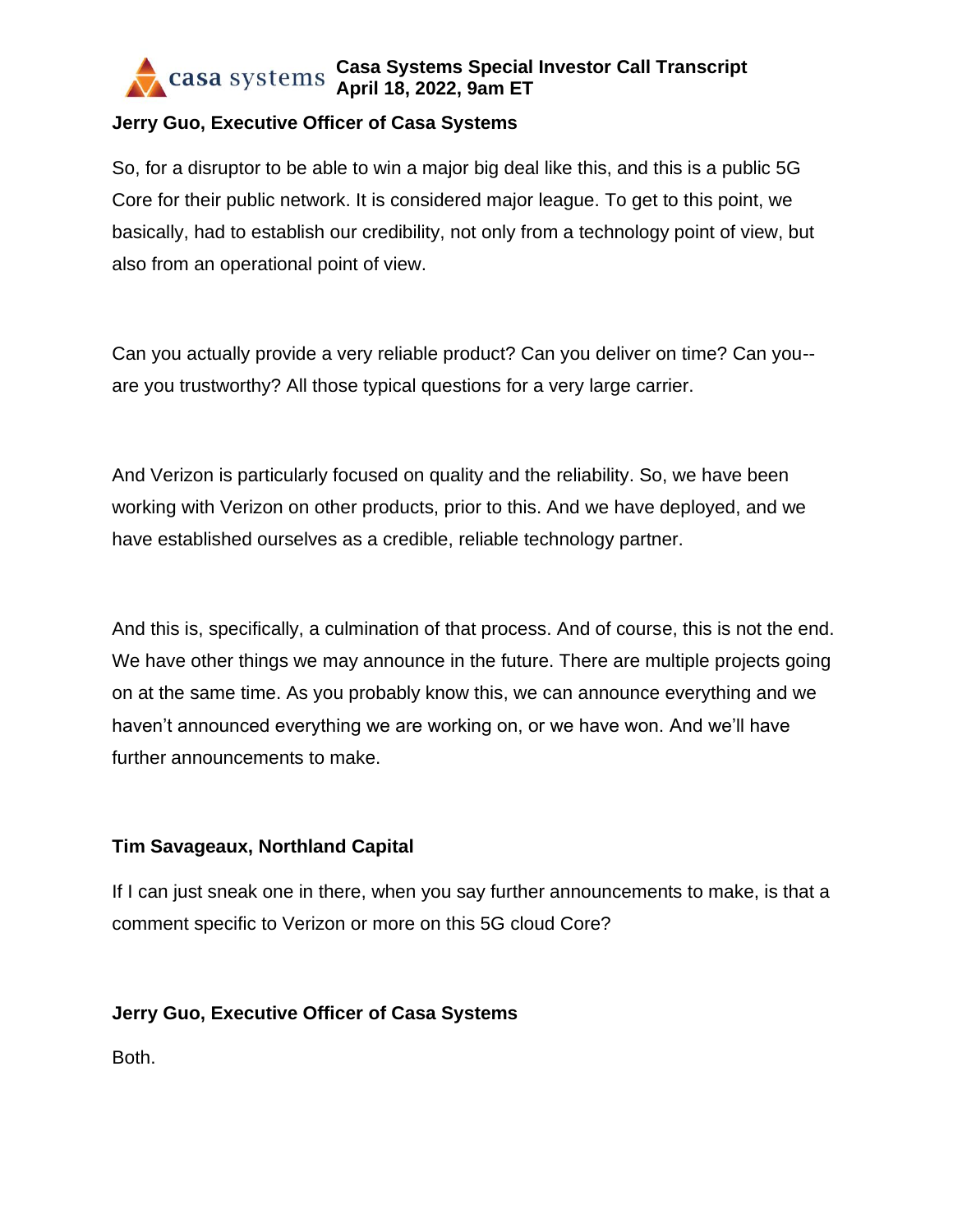

### **Tim Savageaux, Northland Capital**

Both. Okay, thanks.

#### **Operator**

Thank you. There are no further questions, at this time. I would like to turn the call back over to Jerry Guo for any closing comments.

## **Jerry Guo, Executive Officer of Casa Systems**

Thank you. This is an exciting time for Casa, and we are ready to get to work to achieve the full potential of our company. This milestone in our journey validates our leadership in 5G Core on a MEC and truly positions Casa as a key champion for 5G cloud native infrastructure in the United States.

And for our current and future customers, we believe this continues us on our trajectory to be able to do even more, even faster for you is part of our focus in creating a network that delivers the future of communications and drives revenue for our customers. We look forward to you being a part of what will be an incredible future at Casa Systems.

Thank you, everyone, for joining us today, and we hope you are as excited about this transaction as we are. Operator.

#### **Operator**

This does conclude today's teleconference. We appreciate your participation. You may disconnect your lines at this time. Enjoy the rest of your day.